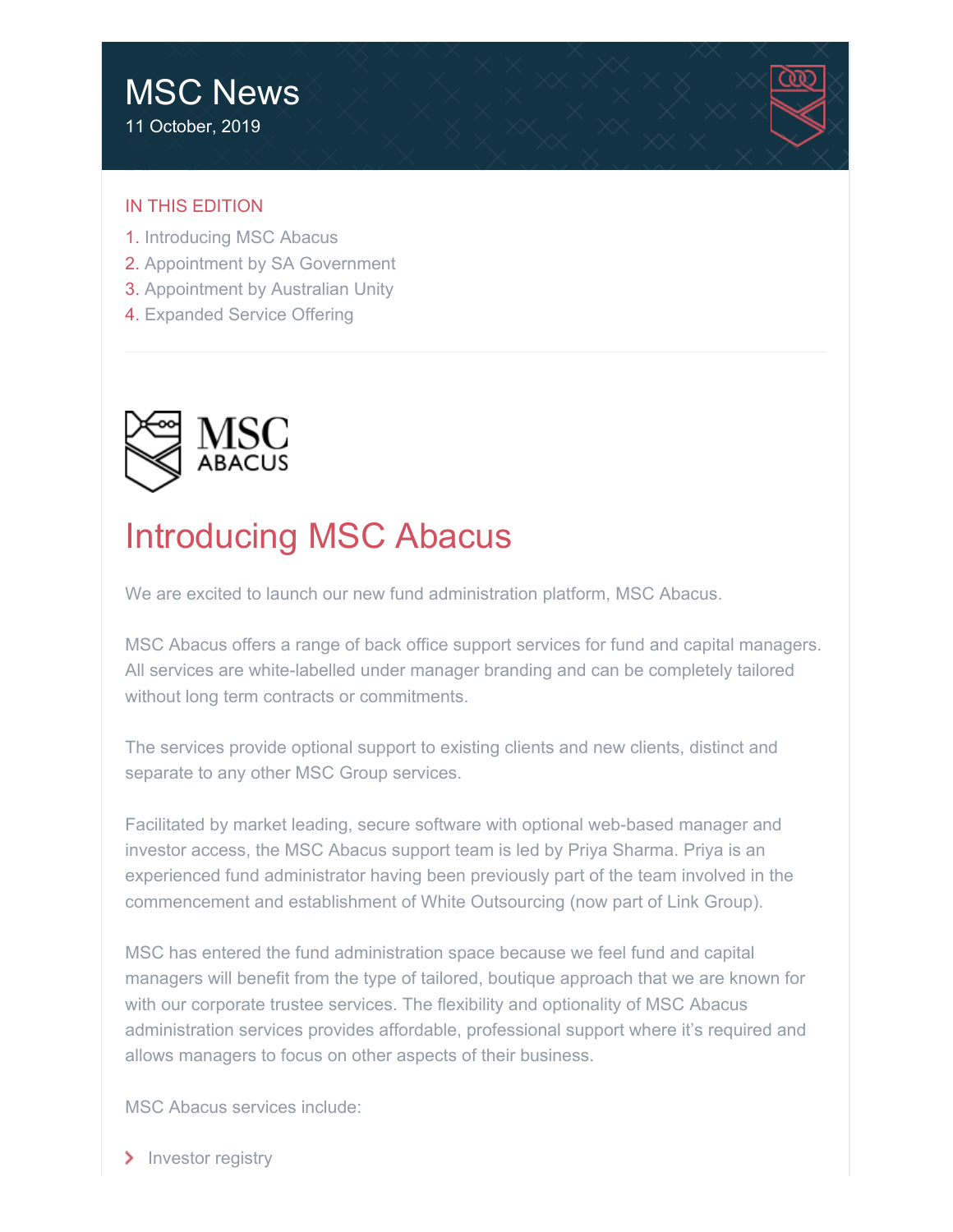- > AML & CTF identification
- > White label reporting
- > White label investor communications
- > Fund accounting & reporting
- > Preparation of statutory financial statements
- > ATO reporting
- > Optional online investor access

For more information and to discuss possible administration support, please contact Priya Sharma at: [psharma@msc.group](mailto:psharma@msc.group)



## Appointment by SA Government

MSC Trustees has been appointed by the South Australian Government in a caretaker role for the South Australian Venture Capital Fund (SAVCF).

The SAVCF was established by the South Australian Government to invest in early stage South Australian companies to accelerate their growth nationally and abroad.

The South Australian Government has committed AUD \$50M to the fund, which co-invests alongside other venture capital funds, high net worth's or other sophisticated investors.

SAVCF has been structured as a co-investment fund, requiring each initial investment into an eligible company to be matched with at least 50% investment from other venture capital funds, high net-worth's or other sophisticated investors.

Target companies must meet various conditions, including being high growth with export potential. They must have a demonstrable market for their product or service and have either commenced generating revenue or can demonstrate customer validation and evidence a route to revenue generation.

The caretaker appointment of MSC Trustees will allow an expression of interest process, presently underway, to appoint a replacement manager of SAVCF after previous manager, BSVC Pty Ltd, a subsidiary of Blue Sky Alternative Investments, was put into administration. During the interim period, MSC Trustees will separately engage Elaine Stead and her team under a temporary arrangement to ensure continuity and attention to existing investments held by SAVCF.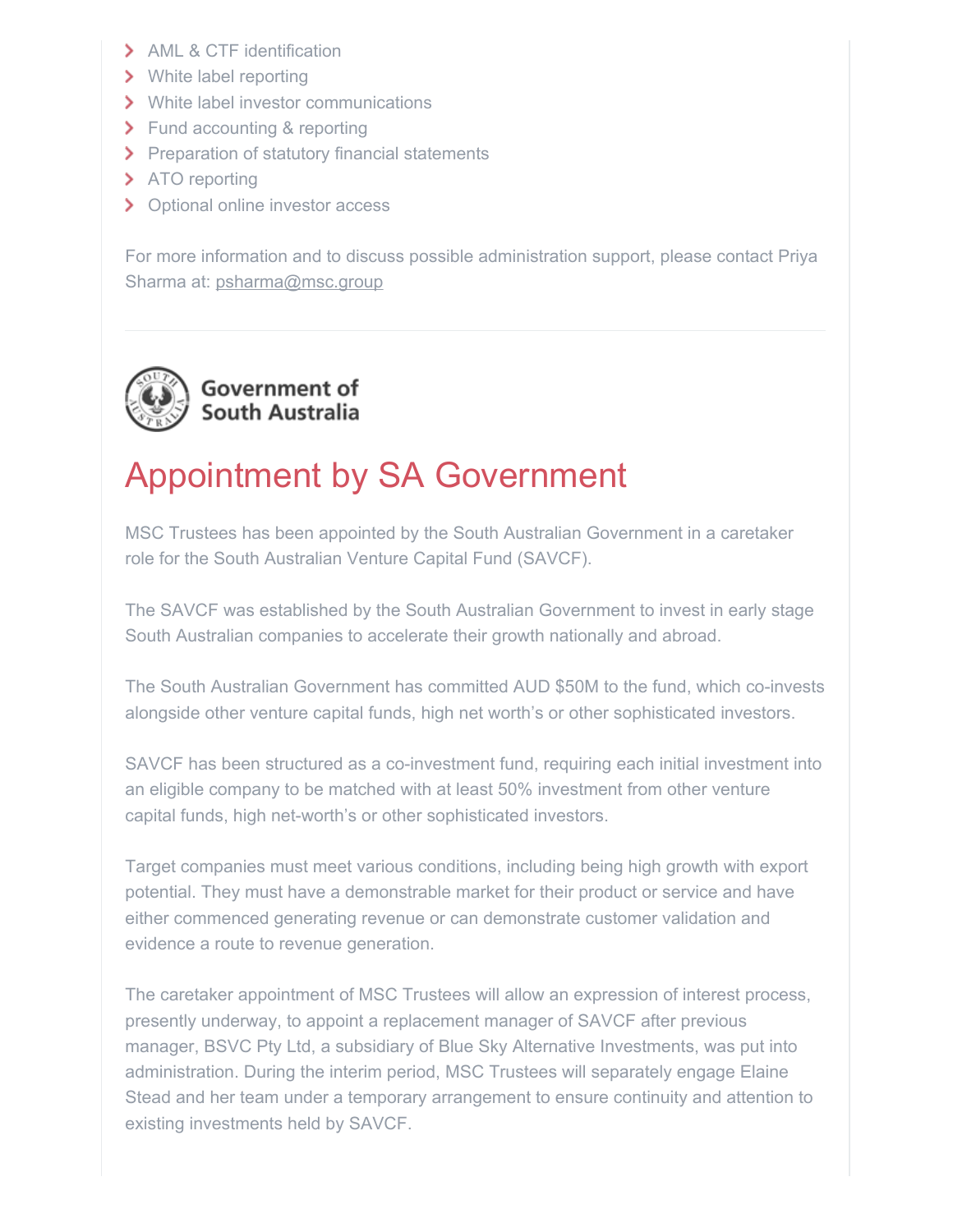We are delighted to assist the South Australian Government in taking this caretaker appointment and assisting transition of the South Australian Venture Capital Fund in readiness for the new manager appointment.



## Appointment by Australian Unity

MSC Trustees has been appointed by the Australian Unity (AU) to perform trustee services for Series Five funding of its retirement living investment notes. AU has relied on external trustee services across secured note issues for over 15 years and we are pleased to have received their endorsement.

AU's retirement business employs over 1600 staff and has a proven track record in the retirement living sector as a developer and operator. They are a major provider of accommodation and related services to retirees, operating retirement villages and aged care facilities in 17 locations in New South Wales and Victoria, offering over 2,100 independent living units or apartments, 711 aged care beds and over 400 community care places.

AU plans to increase the size of its retirement living business over the next few years. This growth strategy is underpinned by the rapidly rising demand for retirement ad aged care accommodation in Australia.

Notes will be issued by Australian Unity Finance Ltd and MSC Trustees will hold security on behalf of noteholders and be appointed under Chapter 2L authority of the Corporations Act. MSC Trustees is one of only four currently active trustees operating in the retail note space with associated authority provided by ASIC.



# Expanded Service Offering

2019 has proved to be an expansive year for MSC with new offices opened in Sydney and Brisbane.